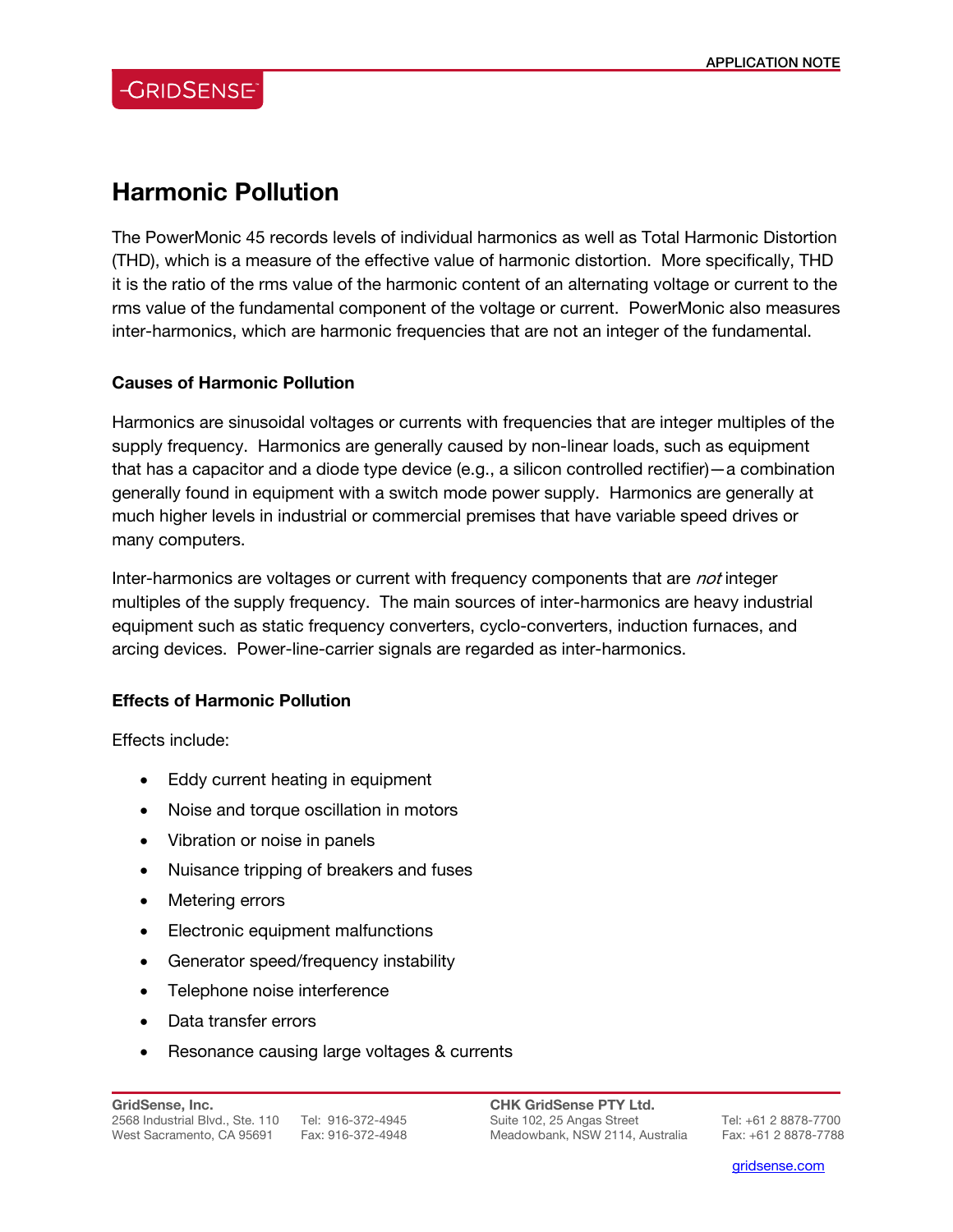## **-GRIDSENSE**

- Effects of inter-harmonics include:
- Distortion of power-line-carrier signals
- Flicker of flourescent and arc lighting
- Flicker of computer display devices.

#### **Required Standard (Australia)**

Levels of harmonic distortion should meet the compatibility levels of AS/NZS61000.3.6 (Table 1).

The standard also allows a distributor to record harmonic levels before and after the connection of a new installation or load to ensure that the customer does not exceed the emission limits.

| <b>Odd harmonics</b><br>non multiple of 3  |                 | <b>Odd harmonics</b><br>multiple of 3 |           | <b>Even Harmonics</b> |                 |
|--------------------------------------------|-----------------|---------------------------------------|-----------|-----------------------|-----------------|
| Order                                      | <b>Harmonic</b> | Order                                 | Harmonic  | Order                 | <b>Harmonic</b> |
| h                                          | voltage %       | н                                     | voltage % | н                     | voltage %       |
| 5                                          | 6               | 3                                     | 5         | $\overline{2}$        | $\overline{2}$  |
| 7                                          | 5               | 9                                     | 1.5       | 4                     | 1               |
| 11                                         | 3.5             | 15                                    | 0.3       | 8                     | 0.5             |
| 13                                         | 3               | 21                                    | 0.2       | 10                    | 0.5             |
| 17                                         | 2               | >21                                   | 0.2       | 12                    | 0.5             |
| 19                                         | $1.5\,$         |                                       |           | >12                   | 0.2             |
| 23                                         | 1.5             |                                       |           |                       | 0.2             |
| 25                                         | $1.5\,$         |                                       |           |                       |                 |
| $>25$                                      | $0.2 +$         |                                       |           |                       |                 |
|                                            | 1.3(25/h)       |                                       |           |                       |                 |
| NOTE - Total harmonic distortion (THD): 8% |                 |                                       |           |                       |                 |

#### **Table 1. Compatibility levels for harmonic voltages (in percent of the nominal voltage) in LV and MV power systems**

### **Case in Point**

A plant was having problems with circuit breakers tripping randomly in the early morning hours. A PowerMonic 45 configured to record harmonics was used to determine that voltage THD levels were sometimes nearing 10%—well above allowable compatibility levels (Fig. 1). It was believed that harmonics were causing the circuit breakers to trip.

L